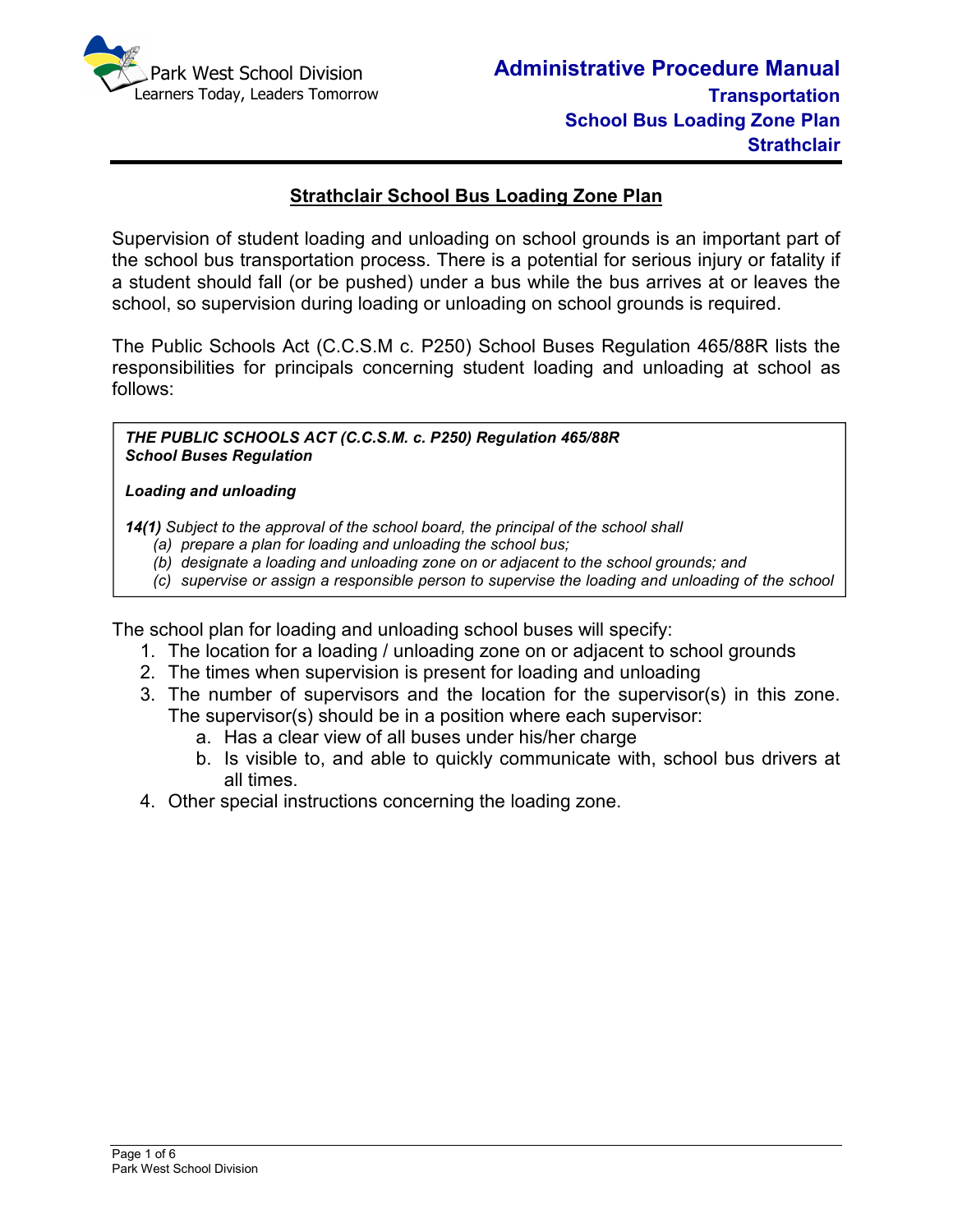

# **Loading Zone Plan**

# **School:** STRATHCLAIR SCHOOL

### **Transportation Contacts:**

- 1. Transportation Supervisor (204) 842-2111 office, (204) 821-5004 cell
- 2. Transportation Assistant (204) 842-2104

**Loading zone location:** TRAFFIC LOOP SOUTH SIDE OF SCHOOL

**Supervision times:** 8:35 a.m. to 8:50 a.m.3:10 p.m. to 3:20 p.m.

### **TO BE FILLED OUT BY THE SCHOOL:**

| <b>Supervisor</b> | Location<br>(Marked with an "X") | <b>Schedule</b><br>(a.m. / p.m.) | Alternate person |
|-------------------|----------------------------------|----------------------------------|------------------|
|                   |                                  |                                  |                  |
|                   |                                  |                                  |                  |
|                   |                                  |                                  |                  |
|                   |                                  |                                  |                  |
|                   |                                  |                                  |                  |
|                   |                                  |                                  |                  |
|                   |                                  |                                  |                  |
|                   |                                  |                                  |                  |
|                   |                                  |                                  |                  |
|                   |                                  |                                  |                  |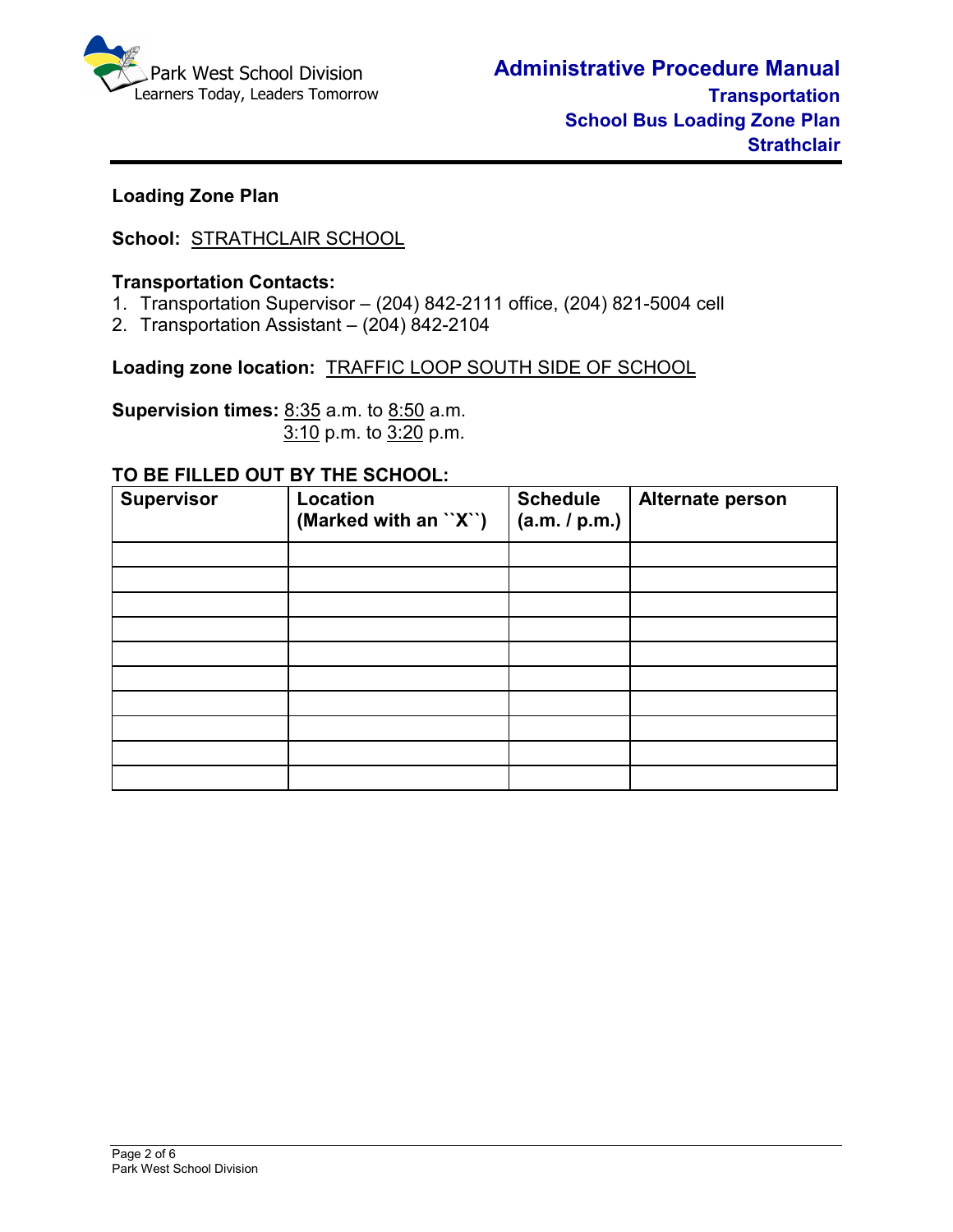

### **Unloading**



# **Unloading – Special Instructions**

- 1. Unloading Process:
	- a. Buses unload in the bus loop near the entrance doors at the west end of the school. Buses turn into the bus loop off of Main Street at the east entrance and stop along the sidewalk facing west near the west end of the school to unload one at a time. Buses continue west to exit onto Main Street at the west end of the bus loop. The order of buses to unload may vary from day to day.
	- b. Buses and other vehicles stop and wait while a school bus has loading lights flashing to indicate the school bus is loading or unloading students. Other vehicle traffic travelling on Main Street does not have to stop to wait while a school bus has loading lights flashing due to the grass median separating the bus loop from Main Street.
	- c. During the day, the vocational and band buses park at the east entrance to the bus loop facing north (Band in diagram above). These buses load and unload in this location at various times during the day.
	- d. The supervisor stands at the end of the sidewalk outside of the west entrance doors in clear view of the bus driver to monitor all bus unloading.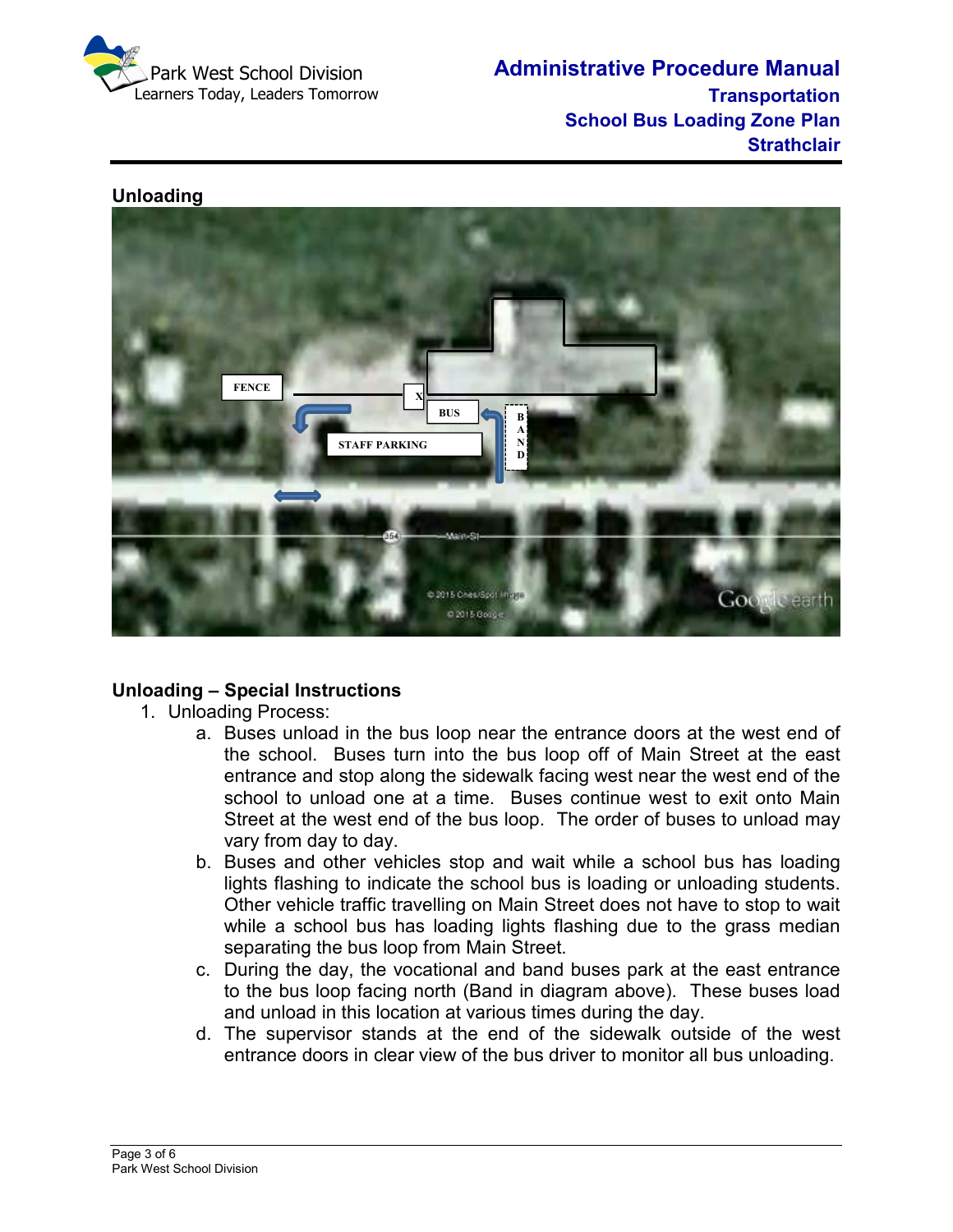

- 2. Parent drop-off:
	- a. Parents drop students off at the same location as the school buses, and must wait in line for school buses to unload. Parent traffic during bus unloading times is discouraged, but permitted.
- 3. Town students:
	- a. Town students arrive at the school using street sidewalks and enter the school grounds at either the southwest or northwest corner. In either case, students proceed along the north side of the fence which separates the traffic loop from the school playground. Students are not permitted to walk in the bus loop during loading or unloading times.
	- b. Crossing guards are not used at Strathclair School.

### **Unloading – General Instructions**

- 1. The supervisor(s) is/are expected to be on duty just prior to the buses arriving. Supervisor(s) may watch for the arrival of the first bus from inside the school, but must be in position when the bus has entered the loading zone.
- 2. Arrival times vary within a specified range of unloading times; supervision must be provided for the entire duration as set out in the plan. Due to any extenuating circumstances on any given day, this period may be further expanded beyond normal times.
- 3. Unload only one bus at a time, even if two or more are present. Bus Drivers are not to unload students until a supervisor is present.
- 4. The supervisor(s) is/are to stay clear of the bus's path, maintain the designated location, and ensure that students exit the bus leading directly away from the entrance door to a safe area.
- 5. Watch for pushing or shoving. Report any misconduct in the loading zone to the principal or designate.
- 6. Once the driver indicates the bus is empty, scan under the bus. Be sure to look at the bottom of all six wheels.
- 7. Direct the school bus driver to proceed when it is clear and safe to do so.
	- a. Give the driver the thumbs-up sign to indicate "All clear".
	- b. If not, put both hands out, palms toward the driver, in a "Stop Do Not Move" sign.
- 8. Watch the bus until it leaves the loading zone.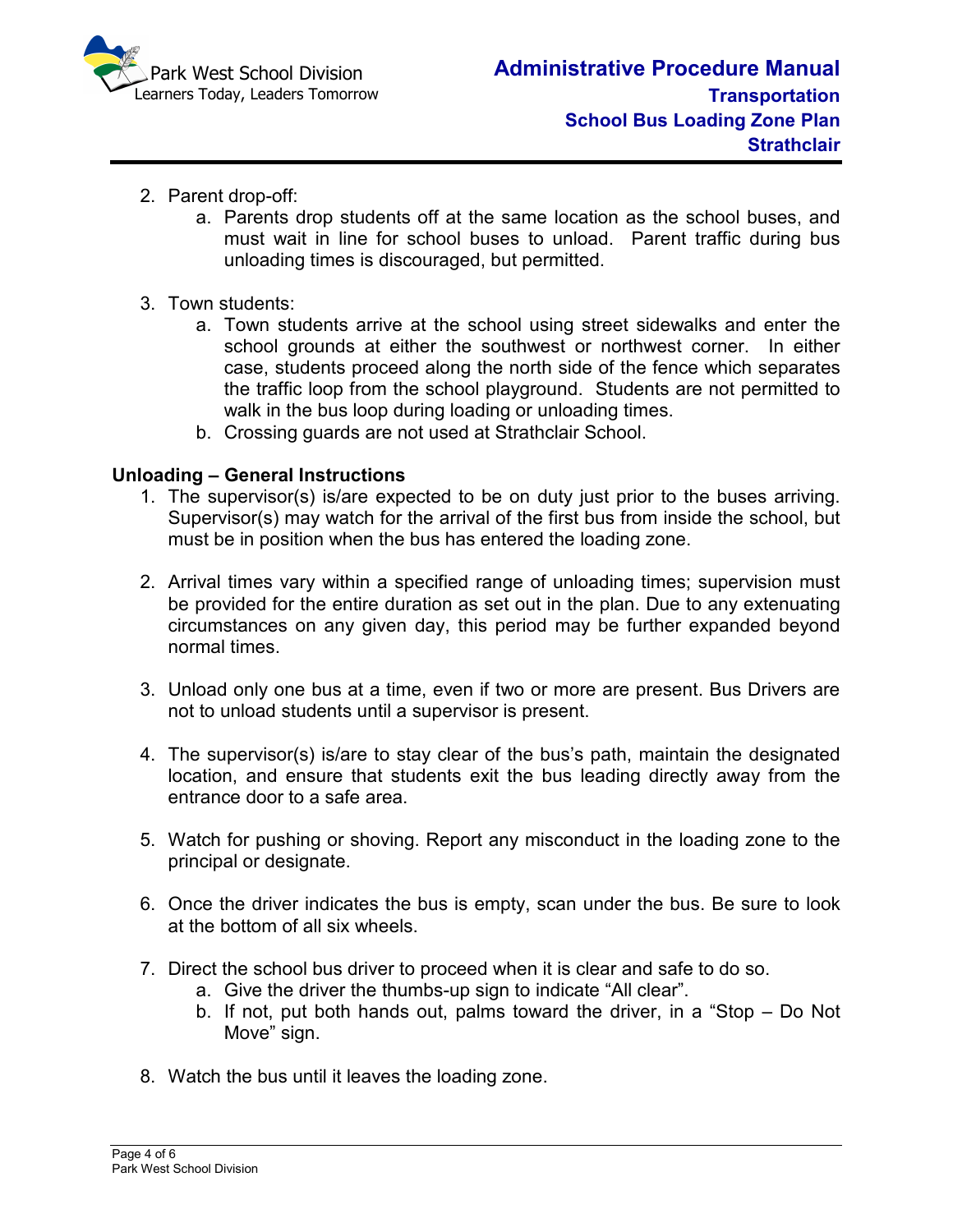

### **Loading**



# **Loading – Special Instructions:**

- 1. Loading Process:
	- a. Buses line up in the bus loop along the sidewalk on the south side of the school as shown above in the following order: STR1, STR3, STR2, Keeseekoowenin high school bus, and STR5.
	- b. Buses arrive prior to the dismissal bell, which rings at 3:13pm. Students begin loading onto the buses between 3:15pm 3:20pm.
	- c. The supervisor stands outside of the school at the end of the sidewalk in front on the west entrance doors in clear view of the bus driver(s).
	- d. In conjunction with the school bus driver checking his/her passenger list, the supervisor will determine that all students have loaded the appropriate bus and indicate that the buses may safely proceed away from the loading zone.
		- i. If a student misses his/her bus, the school contacts the Division office to contact the bus driver by bus radio. If contact can't be made with the bus driver, the school contacts parents to arrange for alternate transportation for the student.
- 2. Parent pick-up:
	- a. Parents pick students up in this same location after the buses have departed, starting at ~3:20pm.